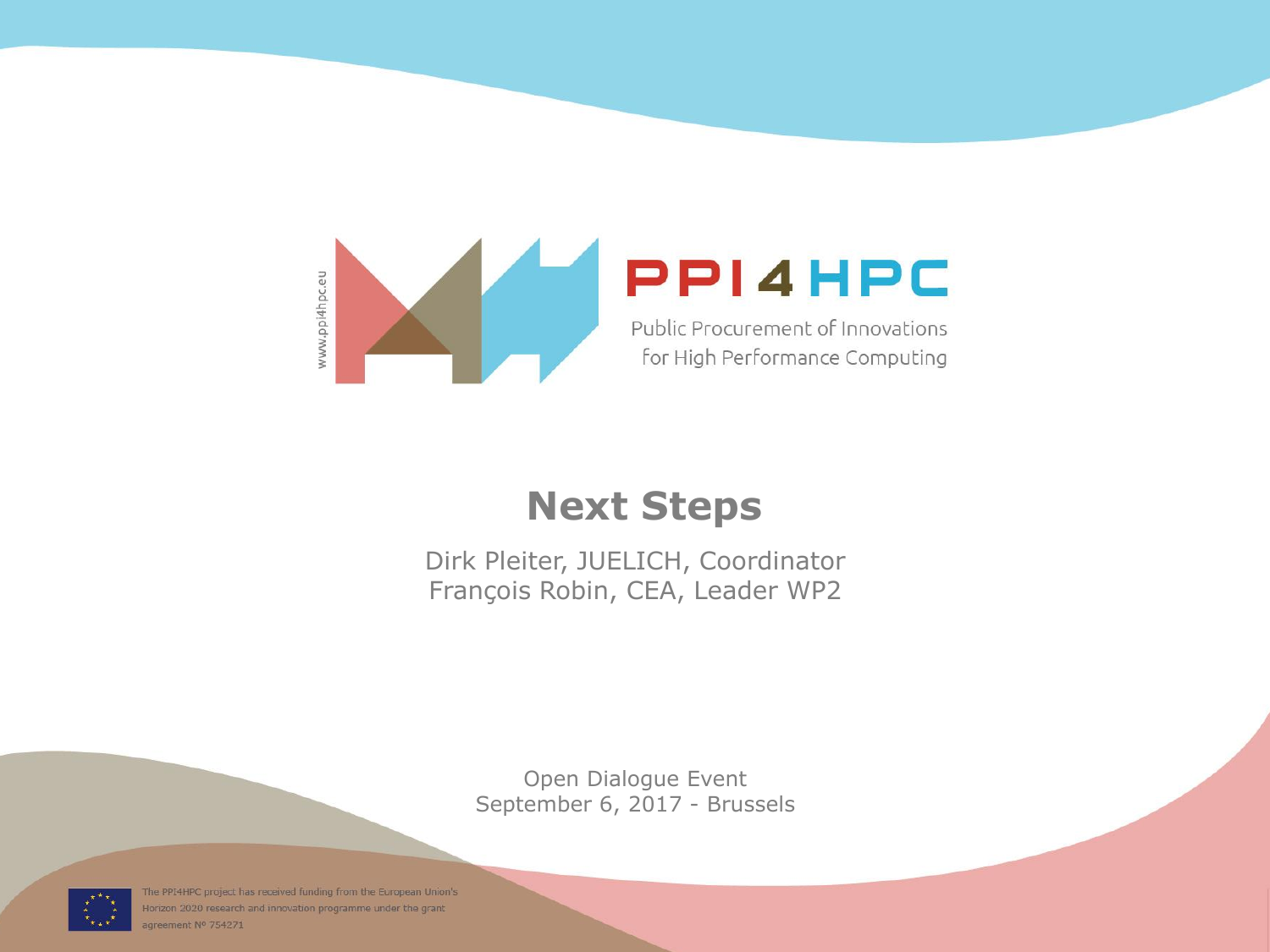

## One-to-One Technical Meetings

- Goal: In-depth technical discussions
- Format: One supplier meets all PPI4HPC partners
	- Open for any interested supplier providing HPC solutions
- Location and dates
	- Milano (IT), September 28-29
	- Barcelona (ES), October 4-6, 2017
- Duration will be decided based on the number of interested suppliers
- Express interest through following Doodle (please select several slots)
	- <http://doodle.com/poll/vyge2effb77vh2yr>
	- Invitation will be sent after we checked you being a supplier providing HPC solutions
- NDA will be provided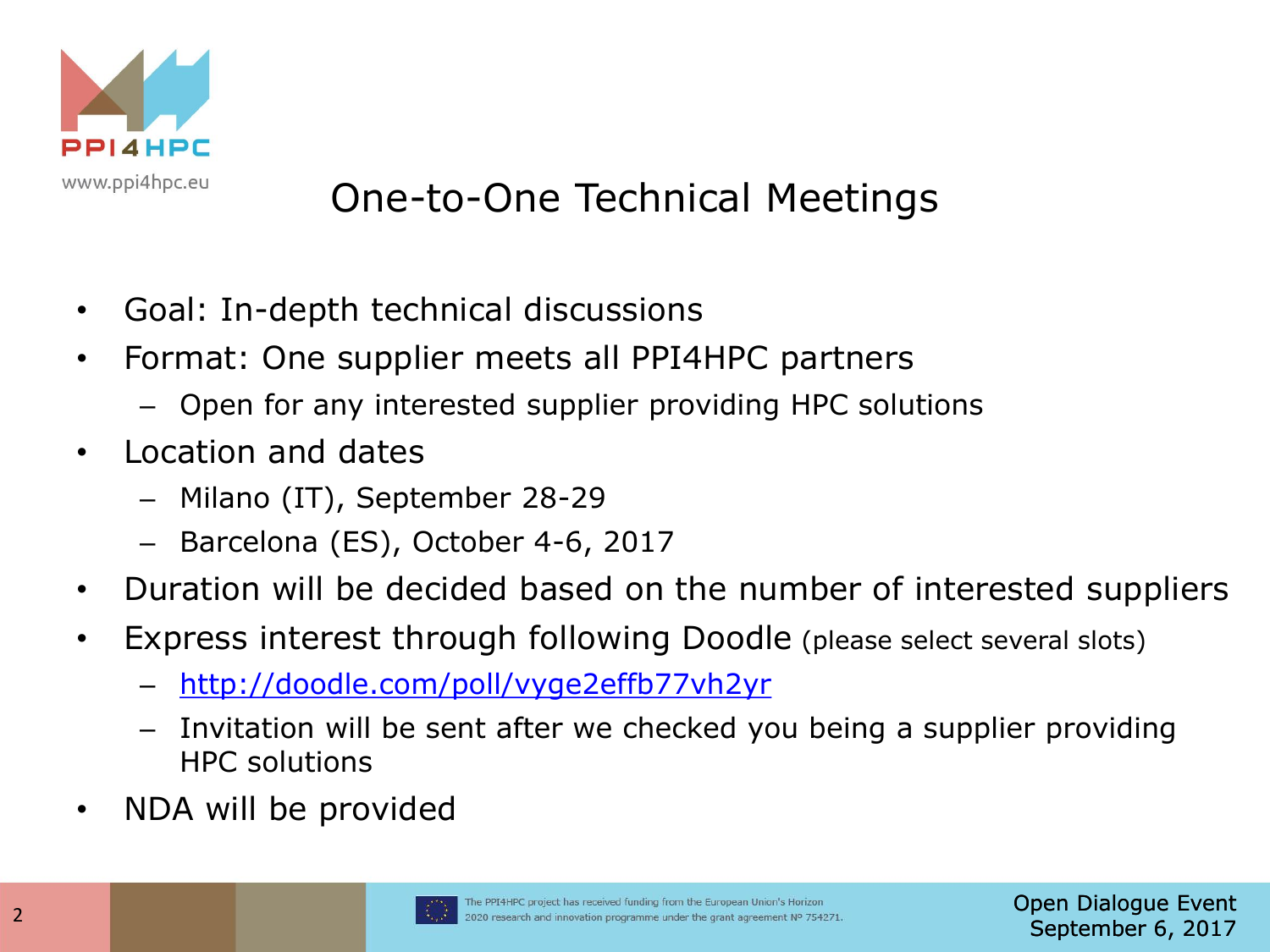

## Tentative Agenda

| Short summary of the technical specifications                                                                                                 | PPI4HPC  |
|-----------------------------------------------------------------------------------------------------------------------------------------------|----------|
| Q&A                                                                                                                                           | All      |
| Feedback on common topics including information on<br>related R&I conducted in Europe, technical answers<br>and plans addressing expectations | Supplier |
| Possible solutions for the different lots with focus on<br>innovative features                                                                | Supplier |
| <b>Discussion</b>                                                                                                                             | All      |
| Conclusion and next steps                                                                                                                     | All      |

Open Dialogue Event September 6, 2017